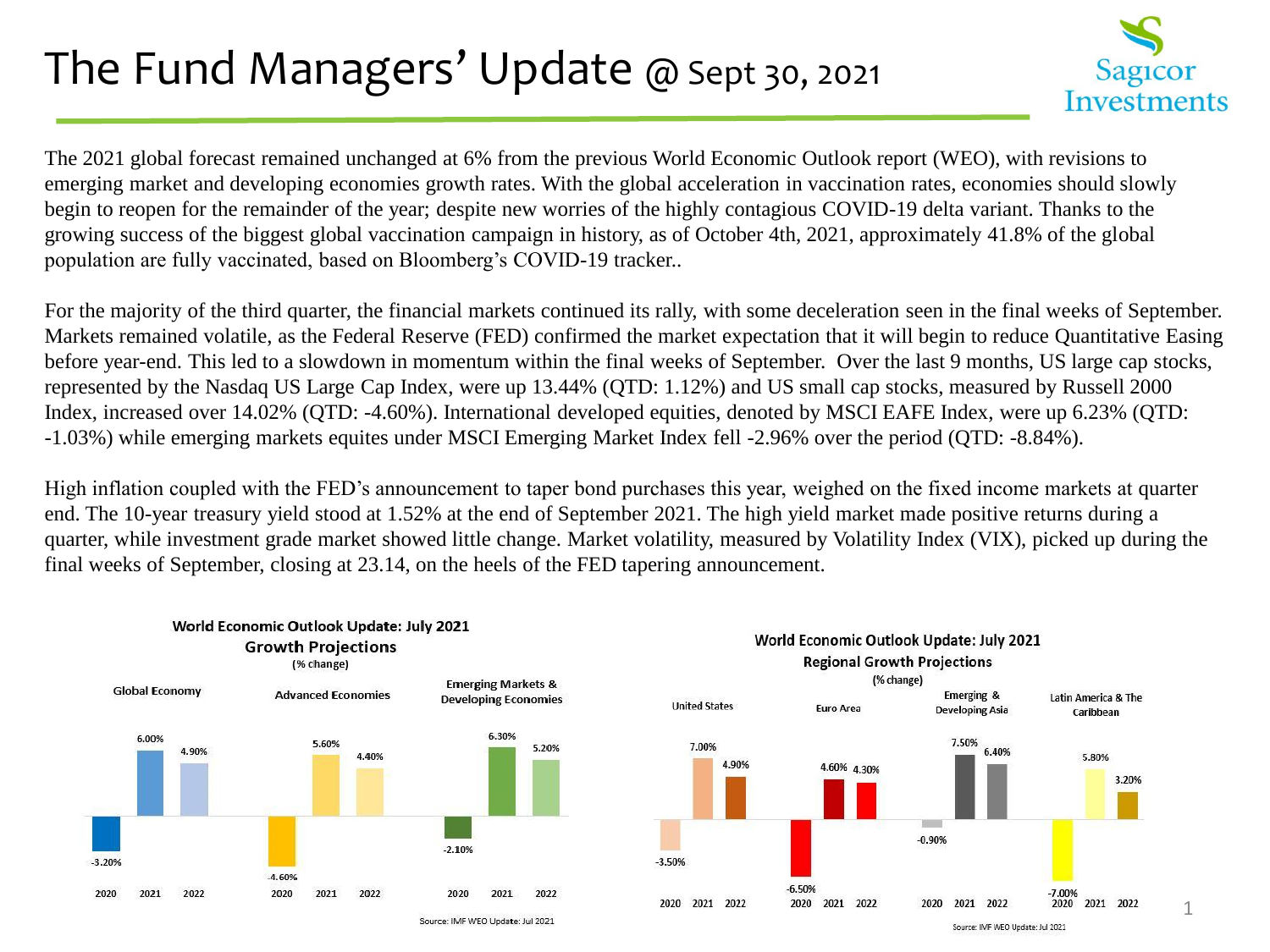## The Fund Managers' Update @ Sept 30, 2021



2

Regionally, the 2020 growth estimate for Latin America and the Caribbean remained unchanged at -7.0%. However, the International Monetary Fund upgraded its 2021 growth forecasts for the region to 5.8% (previously 4.6%), based mostly on the better-than expected growth from Brazil and Mexico. According to the Fund, Mexico is expected to benefit from the favorable spillovers from the improved outlook for the United States, and Brazil is expected to enjoy booming terms of trade.

Domestically, the IMF anticipates an economic contraction of 7.8% for 2020 and forecasts real GDP growth of 2.1% in 2021. Net Official Reserves grew to US\$7.126 billion in August 2021, the equivalent of 8.7 months import cover, the highest since September 2020. Excess liquidity levels fell to a 15-month low of TT \$6.78 billion in August 2021. This indicates an improvement in local investor sentiment, as investors deployed cash into investments.

Concerns over the new COVID-19 delta variant, supply chain disruptions and rising inflation still loom for economies and by extension the markets. While the various risks remain, macroeconomic fundamentals have improved but the transition to a "new normal" will be not be without its challenges.

| Key                              | Jun-2021         | Sep-2021         | <b>Variance</b> |
|----------------------------------|------------------|------------------|-----------------|
| Crude Oil - Brent                | US \$75.13       | US \$78.52       | 4.5%            |
| Crude Oil - WTI                  | US \$73.47       | US \$75.03       | 2.1%            |
| Natural Gas - Henry Hub          | US \$3.650       | US \$5.867       | 60.7%           |
| CBTT 365-day Rate                | 0.52%            | 0.50%            | $-0.02%$        |
| US Federal Reserve Bank          | $0.0\% - 0.25\%$ | $0.0\% - 0.25\%$ | 0%<br>⇔         |
| TT Headline Inflation (Jul 2021) | 1.10%            | 2.20%            | 1.1%            |
| YOY US Inflation (Aug 2021)      | 5.00%            | $5.30\%$         | 6.0%            |
|                                  |                  |                  |                 |
| <b>BSE Index</b>                 | 598.74           | 597.79           | $-0.4%$         |
| <b>TTCOMP Index</b>              | 1,378.27         | 1,430.69         | 2.0%            |
| JSE Index                        | 422,098.60       | 414,890.00       | $-2.51%$        |
| S&P 500 Index                    | 4,204.11         | 4,307.54         | 0.23%           |
| Dow Jones Index                  | 34,529.45        | 33,843.92        | $-1.91%$        |
| MSCI All Country World Index     | 711.45           | 709.51           | $-1.45%$        |

**Data as of Sept 30, 2021:** Data has been sourced from Bloomberg: BSE Index represents Barbados Stock Exchange Index price return, TTCOMP Index represents Trinidad and Tobago composite Index price return, JSE Index represents Jamaica Stock Exchange Index price return, S&P 500 Index represents S&P 500 price return, Dow Jones Index represents Dow Jones Industrial Index price return, MSCI All Country World Index represents MSCI All Country World Index price return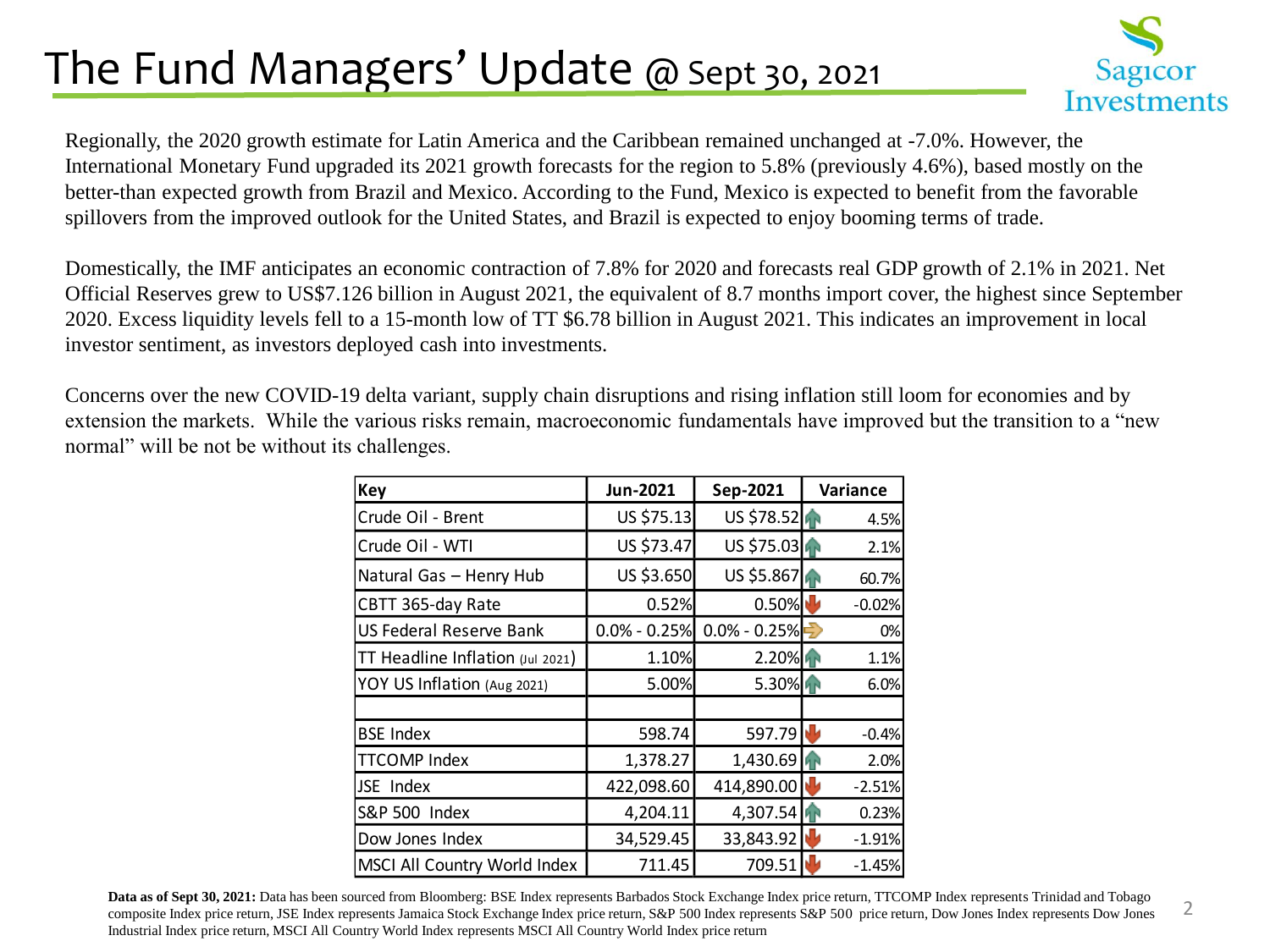# **Asset Description -** *TT* **Fixed Income Fund**



| Name                                                                                                                                                                                                                                                   |
|--------------------------------------------------------------------------------------------------------------------------------------------------------------------------------------------------------------------------------------------------------|
| This is a fixed income Portfolio invested mainly in<br><b>TT Fixed</b><br>corporate and sovereign debt securities and is suitable<br><b>Income</b><br>for investors who would have a conservative<br>(TTD)<br>investment style and low risk tolerance. |
| These investors would have a short-term horizon with<br>limited liquidity needs in the first year.                                                                                                                                                     |
| This fund invests mainly in GORTT securities and<br>corporates with average portfolio maturity ranging 4 to<br>10 years.                                                                                                                               |

| <b>Inception Date</b>        | 2008                                                             | Total                   | 100% |
|------------------------------|------------------------------------------------------------------|-------------------------|------|
| <b>Asset Class/ NAV Type</b> | Fixed Income/ Fixed                                              |                         |      |
| <b>Benchmark</b>             | 1-year GORTT Bond yield plus 50bps<br>(Current Equivalent 1.00%) | <b>Asset Allocation</b> |      |
| <b>Fund Strategy</b>         | <b>GORTT Securities and Corporates</b>                           |                         |      |
| <b>Geographical Focus</b>    | Caribbean                                                        |                         |      |
| Number of Holdings           |                                                                  | 24.1%                   |      |
| <b>Distribution Yield</b>    | 2.50%                                                            |                         |      |
| Net Asset Value - TT\$M      | 31.06                                                            |                         |      |

| <b>TTFIF Top Three Asset Holdings</b> |       |
|---------------------------------------|-------|
| <b>GORTT &amp; GORTT Agencies</b>     | 73.8% |
| . Cash                                | 24.1% |
| Massy Holdings Limited                | 1.8%  |

| <b>Fixed Income Securities Breakdown</b> |       |
|------------------------------------------|-------|
| Direct Government                        | 53.3% |
| <b>Government Agency</b>                 | 44.3% |
| Corporate                                | 2.3%  |
|                                          |       |
| Total                                    | 100%  |